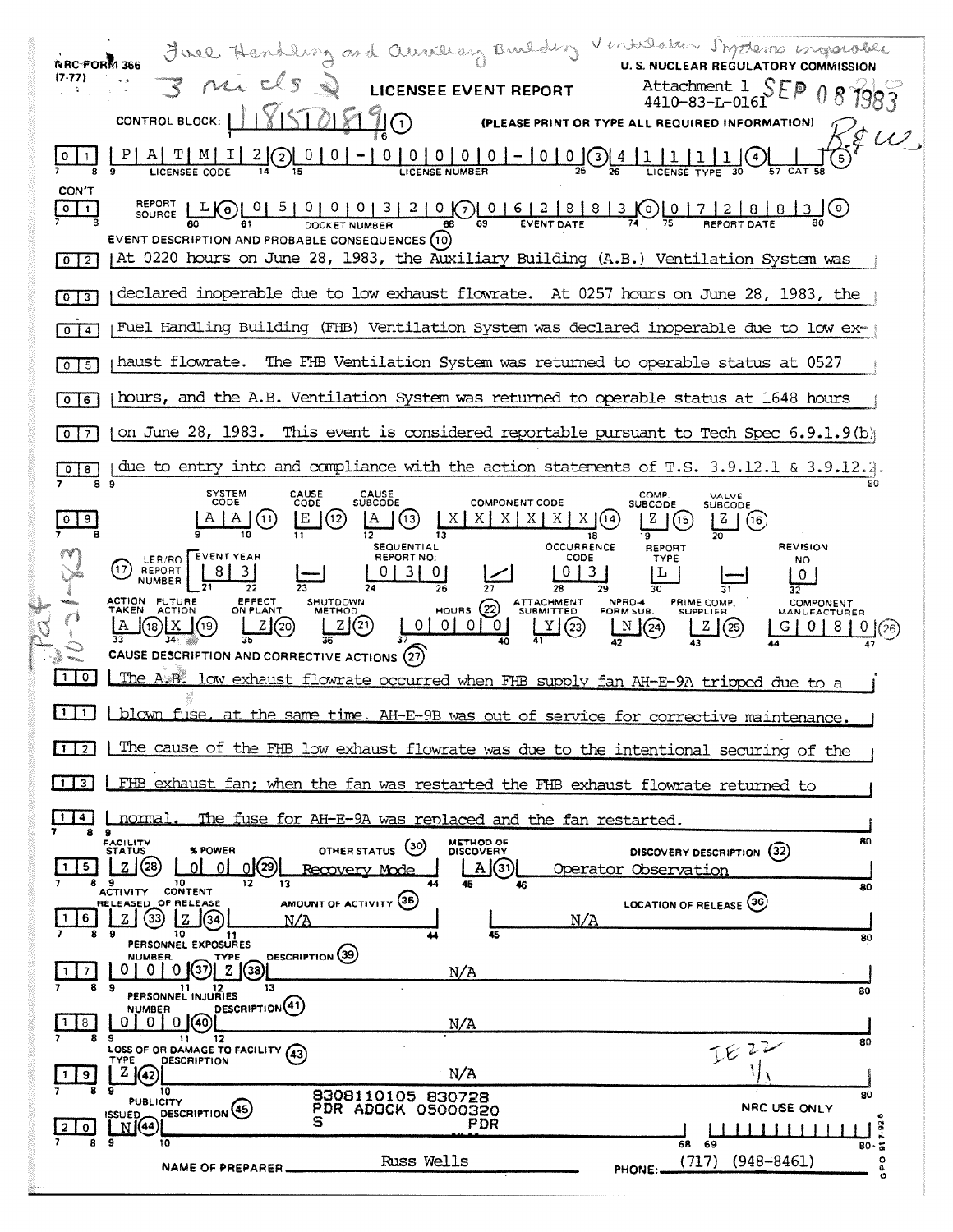Attachment 2 4410-83-L-0161

LICENSEE EVENT REPORT NARRATIVE REPORT II-II LER 83-030/03L-0 EVENT DATE - June 28, 1983

#### I. EXPLANATION OF OCCURRENCE

At 0220 hours on June 28, 1983, the Auxiliary Building Ventilation System was declared inoperable due to low exhaust flowrate. This was due to the tripping of the Fuel Handling Building (FHB) supply fan AH-E-9A. At the time, FHB supply fan AH-E-9B was out of service for corrective maintenance. With the Auxiliary Building (A.B.) exhaust flowrate below the minimum required Tech. Spec. limit of 54,000 cfm, the unit was placed into the action statement of Tech. Spec. 3.9.12.2.

In an attempt to provide the Technical Specification required ventilation flowrates, FHB exhaust fan AH-E-10B was secured at 0257 hours. This action restored the A.B. exhaust flowrate to Tech. Spec. limits and placed the unit out of the action statement of Tech. Spec. 3.9.12.2. However, this action resulted in decreasing the FHB exhaust flowrate below the limit of 36,000 cfm as specified in Recovery Operations Plan Section 4.9.12.1, thus placing the unit into the action statement of Tech. Spec. 3.9.12.1.

At 0527 hours, following initial troubleshooting, an unsuccessful attempt was made to restart fans AH-E-9A/9B by restarting fan AH-E-10B. Because of the design of the FHB Ventilation System, the exhaust fans must be started prior to starting the supply fans in order to maintain a negative pressure inside the building. By restarting exhaust fan AH-E-10B, the FHB exhaust flowrate was restored to Tech. Spec. limits and the Auxiliary Building Exhaust flowrate decreased below the minimum Tech. Spec. limit. This again placed the unit into the action statement of Tech. Spec. 3.9.12.2.

Troubleshooting continued into the cause of the fan failure and the Auxiliary Building Exhaust flowrate remained below the minimum limit of Recovery Operations Plan Section 4.9.12.2 until 1648 hours on June 28, 1983. After replacement of the blown fuse, FHB supply fan AH-E-9A was successfully restarted. This action resulted in the A.B. exhaust flowrate returning to Tech. Spec. limits and restored the A.B. Ventilation System to operable status.

This event is considered reportable pursuant to Tech. Spec. 6.9.1.9(b) due to entry into and canpliance with the action statements of Tech. Specs. 3.9.12.1 and 3.9.12.2. This event had no effect on the health and safety of the public.

This event is similar in nature to LER 82-07.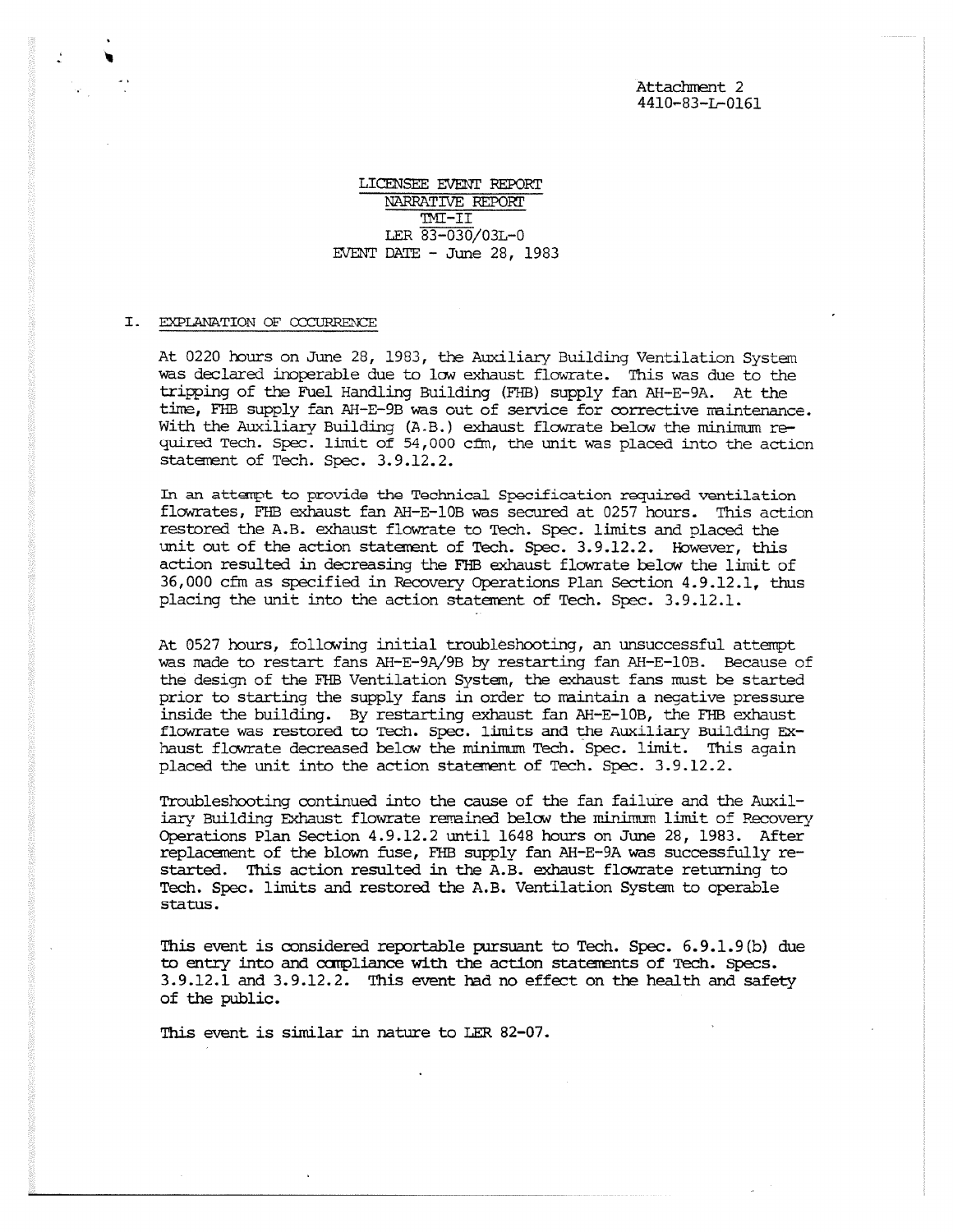## II. CAUSE OF THE OCCURRENCE

This event occurred when FHB supply fan AH-E-9A tripped due to a blown fuse. The fan trip resulted in lowering the pressure in the Unit 2 Fuel Handling Building and Auxiliary Building. Operating as designed, the Unit 2 Auxiliary Building vortex dampers closed partially to maintain the proper AP between the building and atmospheric pressure. The partial closing of the vortex dampers caused the Auxiliary Building exhaust flowrate to drop below the minimum allowed value for operability.

The specific reason as to the cause for the blown fuse was not determined. However, the fuse was replaced, the circuit was verified to be operating properly, and fan AH-E-9A was restarted at 1648 hours on June 28, 1983.

*As* previously mentioned, at the time of the event, FHB exhaust fan AH-E-9B was out of service due to corrective maintenance. Troubleshooting revealed that the internal winding terminals for the fan motor were burnt.

### III. CIRCUMSTANCES SURROUNDING THE OCCURRENCE

At the time of the occurrence, the Unit 2 facility was in a long-term cold shutdown state. The reactor decay heat was being removed via loss to ambient. Throughout the event there was no effect on the Reactor Coolant System or the core.

## IV. CORRECTIVE ACTIONS TAKEN OR TO BE TAKEN

#### IMMEDIATE

1. The blown fuse for FHB supply fan AH-E-9A was replaced, the circuit was verified to be operating properly, and fan AH-E-9A was restarted at 1648 hours on June 28, 1983. This action restored the A.B. exhaust flowrate to Tech. Spec. limits.

2. The fan motor for AH-E-9B was replaced and the fan was restarted at 2202 hours on June 30, 1983.

## LONG TERM

N/A

# V. COMPONENT FAILURE DATA

Fuse for AH-E-9A - General Electric Fan Motor for AH-E-9B - Westinghouse